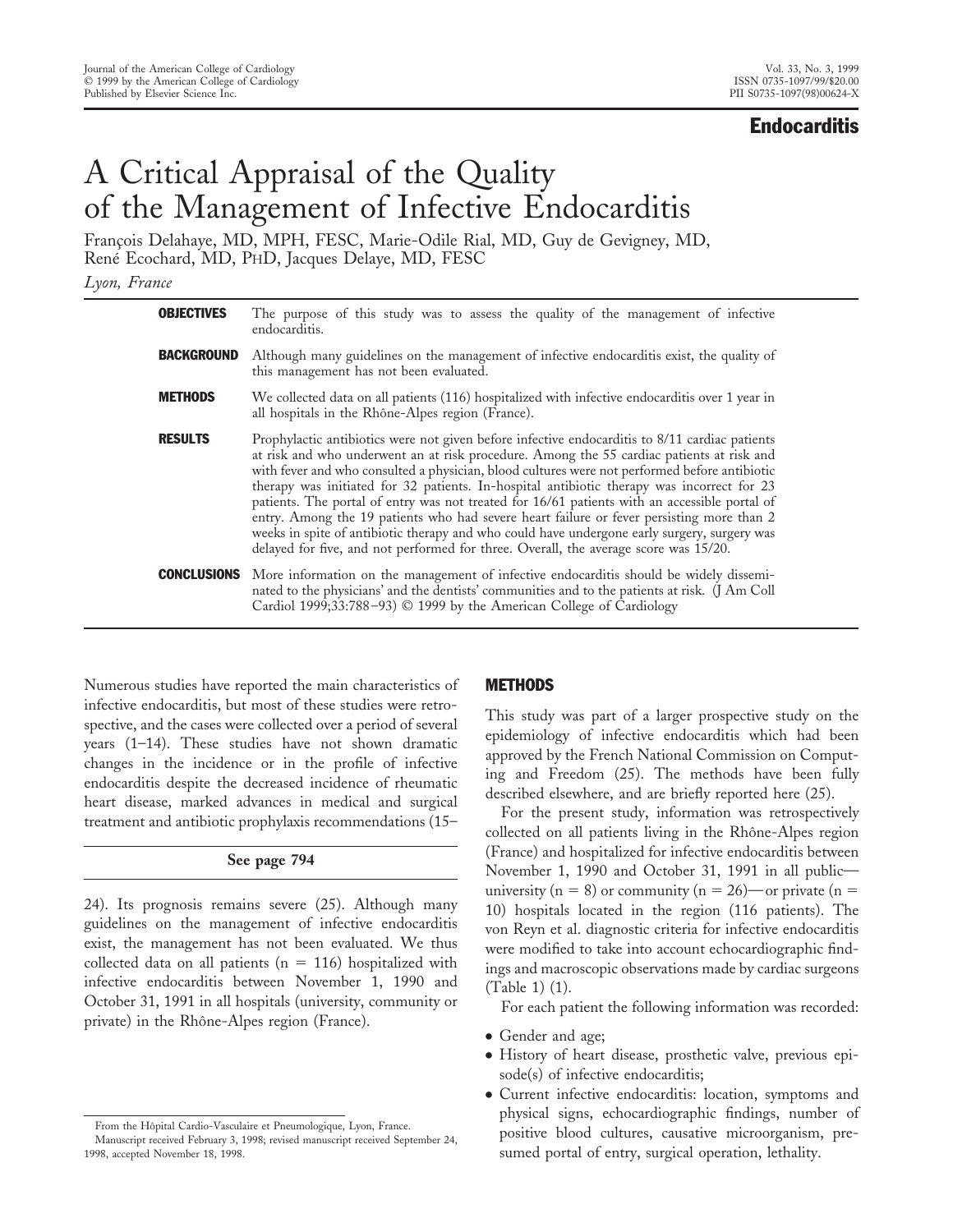### Table 1. Criteria for Infective Endocarditis

#### Definite infective endocarditis

Direct evidence of infective endocarditis based on macroscopy and/or histology from surgery or autopsy, and/or bacteriology (Gram stain or culture) of valvular vegetation or peripheral embolus

Probable infective endocarditis

A. Persistently positive blood cultures\* plus one of the following:

- 1. New regurgitant murmur, or
- 2. Predisposing heart disease and vascular phenomena† (at least two), or
- 3. Predisposing heart disease and echocardiographic vegetation, or
- 4. Vascular phenomena† (at least two) and echocardiographic vegetation
- B. Negative or intermittently positive blood cultures‡ plus one of the following:
	- 1. Fever and new regurgitant murmur and vascular phenomena† (at least two), or

2. Fever and predisposing heart disease and vascular phenomena† (at least two) and echocardiographic vegetation

Possible infective endocarditis

A. Persistently positive blood cultures\* plus one of the following:

- 1. Predisposing heart disease, or
- 2. Vascular phenomena† (at least two)
- B. Negative or intermittently positive blood cultures‡ plus all three of the following:
	- 1. Fever,
	- 2. Predisposing heart disease, and
	- 3. Vascular phenomena† (at least two)

Rejected infective endocarditis

- A. Endocarditis unlikely, alternate diagnosis generally apparent
- B. Endocarditis likely, empiric antibiotic therapy warranted
- C. Culture-negative endocarditis diagnosed clinically, but excluded by surgery or postmortem

\*At least two blood cultures performed, with 100% positive for two or three, or at least 70% positive if four or more. †Petechiae, splinter hemorrhages, conjunctival hemorrhages, Roth spots, Osler's nodes, Janeway lesions, aseptic meningitis, glomerulonephritis and pulmonary, central nervous system, coronary or peripheral emboli. ‡Any rate of blood culture positivity that does not meet the definition of persistently positive Nota bene; a serological assay can lead to bacteriological diagnosis (Rickettsia, Chlamydia and so forth).

All medical charts were reviewed by one of us (M.O.R.), and data were extracted using a specific form. Another investigator (F.D.) double-checked the data in a 10% random sample of the medical charts. There were fewer than 1% discrepancies, all minor.

The evaluation of the management of infective endocarditis was limited to the medical attitudes considered as having consensus in 1990, that is:

- Quality of the antibiotic prophylaxis before the present episode of infective endocarditis: it was evaluated only in patients with a iatrogenic (i.e., due to a dental or a medical procedure) portal of entry and for whom the information was available; antibiotic prophylaxis was considered correct if it conformed with the recommendations issued by the French Federation of Cardiology in 1984 (26): type of cardiac disease, type of at risk procedure, dosage, route and type of antibiotics; it was considered incorrect if it did not conform with at least one of the cited features; no score was given since it is not quality of management of infective endocarditis stricto sensu, but quality of prophylaxis of infective endocarditis;
- Prescription of blood cultures and/or hospitalization before prescribing antibiotics: it was evaluated only in patients with known valvular heart disease and fever and who went to a physician; the diagnostic process was considered correct (score  $= 1$ ) when the physician

prescribed one or more blood cultures and/or requested hospitalization before prescribing any antibiotics; it was considered incorrect (score  $= 0$ ) when neither blood cultures nor hospitalization were performed before prescribing any antibiotics (27,28);

- Quality of the management of the portal of entry: the portal of entry was considered certain when the same microorganism was found in that portal of entry and in the blood cultures; it was considered presumed:
- Either when a lesion was found and was compatible with the microorganism isolated in the blood cultures (e.g., an intestinal polyp and *Streptococcus bovis* in the blood cultures); or
- When there had been a dental or a medical procedure within 3 months before infective endocarditis and the microorganism isolated in the blood cultures was compatible with the location of the procedure (e.g., dental scaling and *Streptococcus sanguis* in the blood cultures);
	- Management of the found or presumed portal of entry was considered correct (score  $= 1$ ) when the portal of entry was eradicated during the hospitalization (e.g., extraction of a tooth with an apical granuloma in a patient with IE due to *Streptococcus sanguis*); it was considered incorrect (score  $= 0$ ):
- Either when the portal of entry was not searched for, although the microorganism had been isolated in the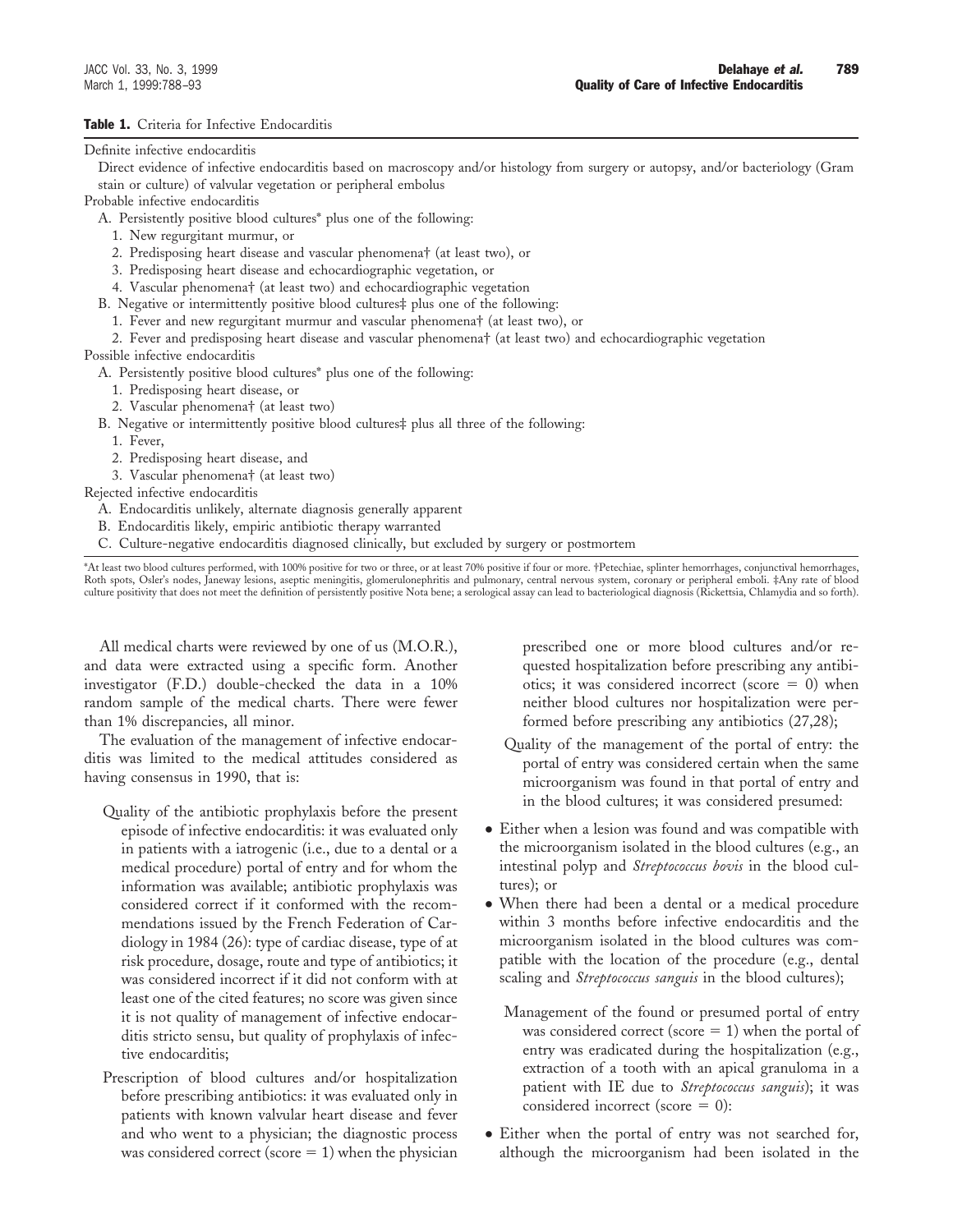blood cultures (e.g., no dental pantography performed in a patient with *Streptococcus sanguis* in the blood cultures); or

● When the found or presumed portal of entry was not eradicated during the hospitalization;

Quality of the antibiotic therapy of infective endocarditis during hospitalization: apyrexia was defined as a rectal temperature  $\leq 37^{\circ}$ C in the morning and  $\leq 37.5^{\circ}$ C in the evening; fever was defined as a rectal temperature  $>37^{\circ}$ C in the morning or  $>37.5^{\circ}$ C in the evening; antibiotic therapy was considered correct (score  $= 1$ ) when it complied with published recommendations (29,30): antibiotics dosage, route, number, synergy and duration of treatment; it was considered incorrect  $(\text{score} = 0):$ 

- Either when at least one of the cited features did not comply with these recommendations; or
- When the treatment had not been adapted (type, dosage, and so forth of antibiotics) to the course of the fever (fever persisting more than 1 week);

Cardiac surgical treatment during the acute (antibiotic therapy) phase of infective endocarditis: it was evaluated only in patients in whom the clinical status should have required cardiac surgery:

- Severe heart failure (Killip class 3 or 4) (31–35); and/or
- Persistence of fever more than 2 weeks after the beginning of correct antibiotic therapy and with no infectious metastatic location (28,32,35);
	- Surgical treatment was considered correct (score  $= 1$ ) when patients requiring surgery were operated on; it was considered incorrect (score  $= 0$ ) otherwise;
	- Surveillance during hospitalization: it was considered correct (score  $= 1$ ) when, at discharge, the patient had had apyrexia for at least 1 week, and had no signs of congestive heart failure, and had stable or improved cardiac auscultation and echocardiography features; it was considered incorrect (score  $= 0$ ) otherwise;
	- For each patient, a global quality score was calculated by dividing the figures found for the items applicable to that patient by the maximal possible score for that patient; a mean score was then calculated for the whole group.

## RESULTS

The main characteristics of the population are presented in Table 2.

**Antibiotic prophylaxis before infective endocarditis.** A portal of entry was found or presumed for 77 patients. Information about antibiotic prophylaxis was available for 17/19 patients with a iatrogenic (including dental procedures) portal of entry. Antibiotic prophylaxis was performed

| <b>Table 2.</b> Characteristics of 116 Patients With |  |  |
|------------------------------------------------------|--|--|
| Infective Endocarditis                               |  |  |

| Characteristic                        | $\mathbf n$    | $\frac{0}{0}$ |
|---------------------------------------|----------------|---------------|
| Whole treatment outside a university  | 40             | 34            |
| hospital                              |                |               |
| Initial admission, hospital           |                |               |
| University                            | 41             | 35            |
| Community                             | 61             | 53            |
| Private                               | 14             | 12            |
| Initial admission, department         |                |               |
| Cardiology                            | 59             | 51            |
| General internal medicine             | 21             | 18            |
| Emergency                             | 9              | 8             |
| Infectious diseases                   | 8              | 7             |
| Intensive care                        | $\overline{4}$ | 3             |
| Other                                 | 15             | 13            |
| Gender (men/women)                    | 80/36          | 69/31         |
| Age                                   |                |               |
| $<$ 51 years                          | 39             | 33            |
| 51 to 67 years                        | 38             | 33            |
| $>67$ years                           | 39             | 33            |
| Known underlying heart disease        | 59             | 51            |
| Valve prosthesis                      | 15             | 13            |
| History of infective endocarditis     | 8              | 7             |
| Debilitated ground*                   | 45             | 39            |
| Diagnosis                             |                |               |
| Certain                               | 37             | 32            |
| Probable                              | 55             | 47            |
| Possible                              | 24             | 21            |
| Location                              |                |               |
| Mitral                                | 47             | 41            |
| Aortic                                | 33             | 28            |
| Mitral and aortic                     | 13             | 11            |
| Right heart                           | 6              | 5             |
| Right and left heart                  | $\overline{4}$ | 3             |
| Unknown                               | 13             | 11            |
| Microorganism                         |                |               |
| Streptococcus                         | 77             | 66            |
| Staphylococcus                        | 16             | 14            |
| Other                                 | 10             | 9             |
| Unknown                               | 13             | 11            |
| Certain or presumed portal of entry   | 77             | 66            |
| Surgical intervention during the      | 33             | 28            |
| initial hospital stay                 |                |               |
| Surgical intervention while infective | 19             | 16            |
| endocarditis bacteriologically active |                |               |
| Complications†                        | 81             | 70            |
| Heart failure                         | 37             | 32            |

\*Diabetes mellitus; cancer; chronic enolism; hepatic cirrhosis; chronic renal insufficiency; chronic respiratory insufficiency; immunosuppressive therapy; splenectomy; chronic hemopathy; intravenous drug abuse. †Heart failure; cardiogenic shock; septic shock; embolism; acute renal failure; infective spondylodiskitis; decompensated diabetes; decompensated cirrhosis.

correctly for three patients. Rightly, six patients received no antibiotic prophylaxis: three patients had no known heart disease; three patients with known valvular heart disease underwent a procedure that was not considered to be at risk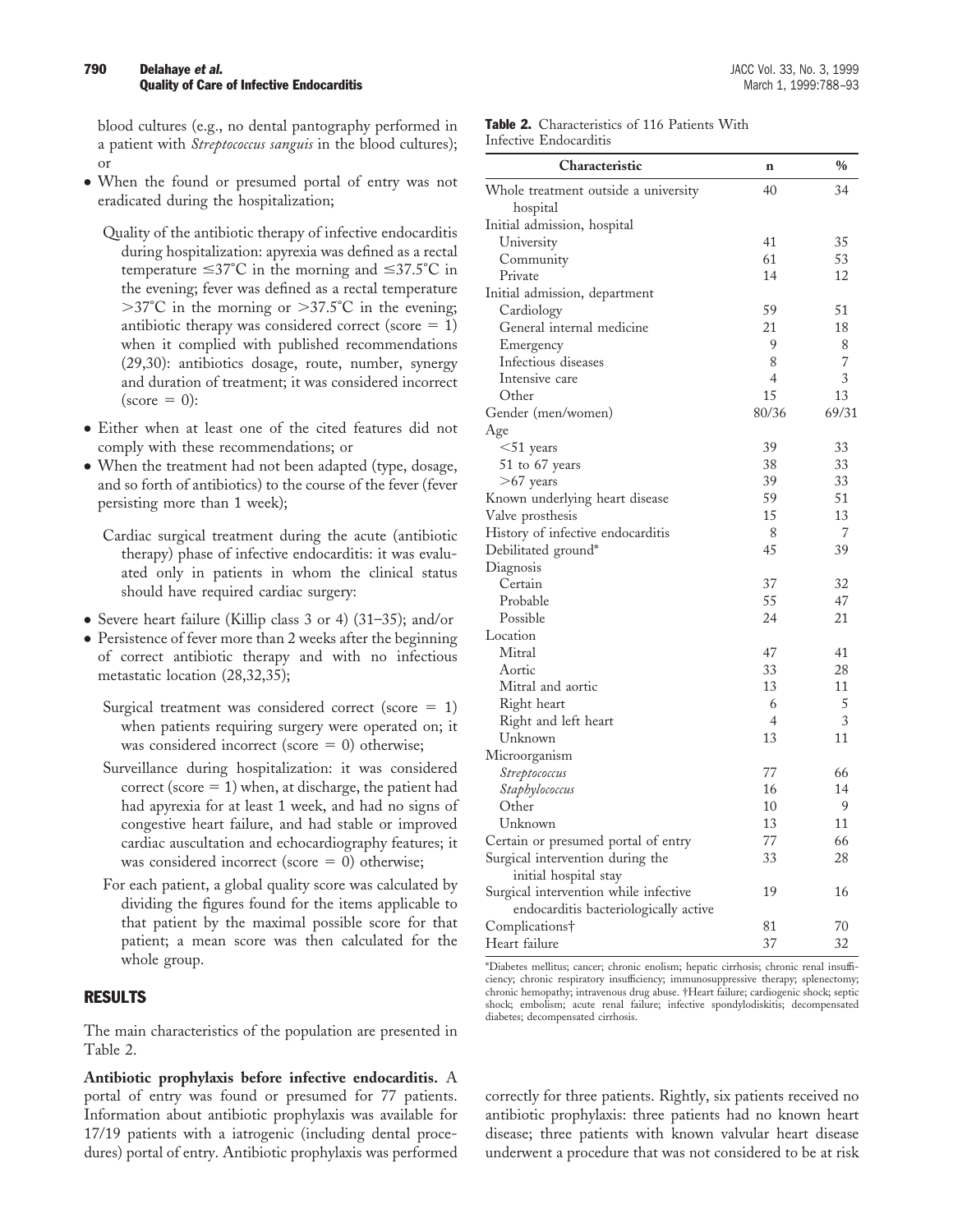(cardiac catheterization, central venous catheter and peripheral venous catheter). For eight patients, antibiotic prophylaxis was not used although it should have been (removal of an infected pacemaker: one patient; procedure at risk of infective endocarditis for patients with a heart disease at risk of infective endocarditis: seven patients).

**Prescription of blood cultures and/or hospitalization before prescribing antibiotics.** Among the 55 patients with known valvular heart disease and fever and who consulted a physician, 10 patients had blood cultures performed before antibiotic therapy was initiated and 10 other patients were immediately hospitalized. Blood cultures were not performed before antibiotic therapy was initiated for 32 patients (six of whom had prosthetic cardiac valves). For the remaining three patients blood cultures were performed, and these were positive, but the results were not well used (no hospitalization, no parenteral antibiotic therapy and no antibiotics at all).

Overall, 64% (35/55) of the patients in whom this feature was analyzable did not have a good quality of diagnosis.

**Antibiotic therapy.** Antibiotic therapy was incorrect for 23 of the 112 (20%) patients for whom all data were available: marked underdosage of beta-lactamins, for example, amoxicillin 3 g/day for a patient weighing 70 kg: seven patients; antibiotics not adapted to the microorganism or to the antibiogram: six patients; antibiotics not adapted to the course of the fever (no change of the dosage and/or of the antibiotic despite persistent fever for more than 1 week): six patients; insufficient length of antibiotic course: three patients; insufficient number of associated antibiotics: one patient.

**Search for and treatment of portal of entry.** The portal of entry was not at all searched for in two patients. The portal of entry was not treated before hospital discharge for 16 of the 61 patients (26%) with a curable portal of entry (intestinal polyps: seven patients; dental lesions: eight patients; polyps in the maxillary sinus: one patient).

Overall, 29% (18/63) of the patients in whom this feature was analyzable did not have a good quality of management of portal of entry.

**Cardiac surgical treatment.** Among the 19 patients who would have required surgery (severe heart failure: 10 patients; persistent fever for more than two weeks after the beginning of suitable antibiotic therapy: seven patients; both: two patients), eight received incorrect surgical treatment (42%). Surgery was unduly delayed for five patients: persistent fever; three patients; severe heart failure and persistent fever: two patients. Three patients were not operated on: one patient with severe heart failure was still alive at 2 years; two deceased patients may have benefited from surgery (one had fever for 5 months despite several changes in antibiotic therapy; one was operated on in emergency after having been discharged from hospital,

although the fever had persisted for 5 weeks despite antibiotic therapy and four embolic episodes had occurred).

**In-hospital surveillance.** Among the 103 patients who left the hospital after the initial phase, seven (7%) were discharged in error: two had clinical and echocardiographic signs of prosthesis dehiscence, one had persisting fever, one had been apyretic for 5 days only, one had noncompensated cardiac failure, one had had a progressively increasing cardiac murmur and one had had progressively increasing dilation of the left ventricle. Four of these patients had a complication in the month following discharge (one relapse of infective endocarditis and three cases of severe heart failure necessitating surgery) and two during the first 6 months (one death due to cerebral hemorrhage and one severe heart failure necessitating surgery).

**Overall.** Globally, scores were obtainable in only 61%  $[(55 + 112 + 63 + 19 + 103)/(116.5)]$ , mainly because an item was not applicable to some patients, sometimes because data were missing.

The mean overall score was 75%, that is, 15/20; on average, in a patient, 75% of the management of infective endocarditis was correct. Two patients were excluded because there was no applicable score. Among the remaining 114 patients, 44 (38%) had the maximal possible score (100%).

The score was not different according to the specialty of the medical ward the patients were first admitted to: cardiology: 15.0/20; general internal medicine: 15.2/20; intensive care: 15.0/20; infectious diseases: 14.9/20. Also, it was not different according to the type of hospital the patients were first admitted to: university hospitals: 15.9/20; community hospitals: 14.5/20; private hospitals: 14.5/20. Finally, the score was not different in patients alive at 2 years (15.0/20) and in those deceased at 2 years (14.7/20).

## **DISCUSSION**

Although guidelines on the prevention and management of infective endocarditis exist, it seems from our results that compliance with these guidelines is poor.

**Methodological quality of the study.** Because the medical charts were reviewed by only one investigator, the data extraction form was very precise and complete. The doublechecking of 10% of the medical charts disclosed less than 1% discrepancies, which were all minor. Thus, we are rather confident about the quality of our data.

**Antibiotic prophylaxis of infective endocarditis.** Although apparent failure of antibiotic prophylaxis has been reported (36), its efficacy has been reported at between 50% and 90% (37–39), and antibiotic prophylaxis has been reported to be cost-effective (40). Although on a countrywide scale, low efficacy prophylaxis has a little impact (between 60 and 120 events avoided for 1,500 patients treated per year in France [37]), for an individual patient it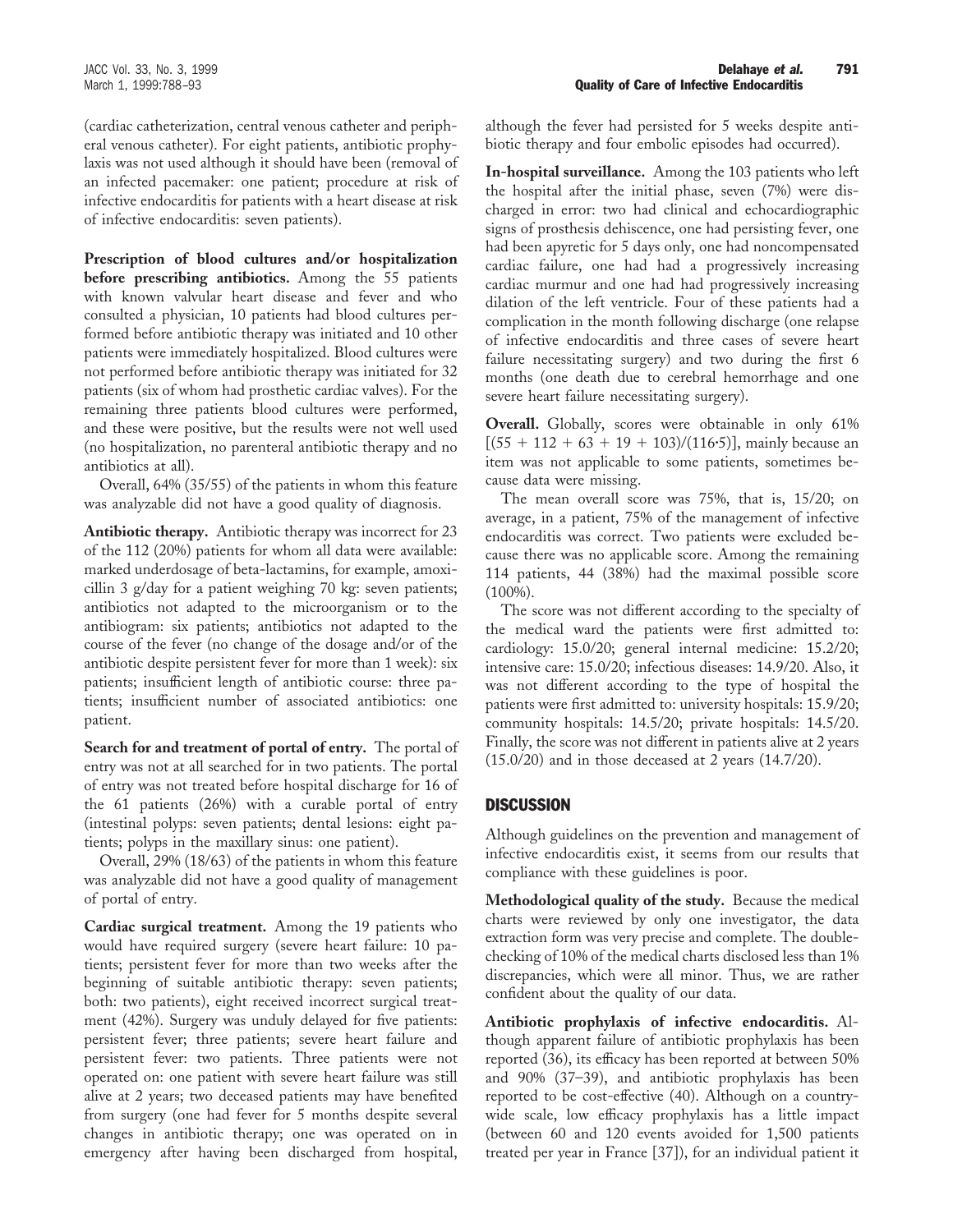#### **792 Delahaye** *et al.* JACC Vol. 33, No. 3, 1999 **Quality of Care of Infective Endocarditis** March 1, 1999:788-93

is worthwhile, and its use for patients undergoing high risk dental procedures is not challenged. However, the absence of an overall consensus does not make the physicians' task easy, and compliance of dentists and physicians with recommendations for the prevention of infective endocarditis is low (15). In our study, for eight out of 11 patients with a iatrogenic portal of entry necessitating antibiotic prophylaxis, it was not administered. In agreement with our results, several studies in France, the USA and the U.K. showed that dentists and general practitioners varied in their knowledge of the risk factors for infective endocarditis and in their use of antibiotic prophylaxis, often despite knowing the recommendations in their countries (41–44).

**Propositions for improving the quality of care of infec-**

**tive endocarditis.** Can the compliance with guidelines be improved? The authors of a study in the U.K. suggested that general practitioners should be supplied with self-adhesive stickers to be placed at the front of the medical notes of all patients at risk (43). In France a summary of the recommendations of a consensus conference held in 1992 was sent to all dentists and general practitioners (45). In addition the French Federation of Cardiology is distributing a new prophylaxis card. A survey of the incidence of infective endocarditis is planned after this card has been in use for 5 years.

The unacceptably low rate of blood cultures before initiation of antibiotics (60% of the patients at risk in our series) needs to be improved. Regular reminders of the need for blood cultures in cardiac patients at risk before initiating a course of antibiotics should be sent to general practitioners. Also, similar to what is done for the surveillance of anticoagulant treatment, patients at risk of infective endocarditis could be given a prescription for blood cultures to be used when they have fever lasting more than 3 days without having to consult their physician.

The need for discussion between the clinician in charge of the patient and the microbiologist is highlighted by the high percentage of patients (20%) in our series who did not received the correct antibiotic therapy. Similarly, discussion between the cardiologist, the microbiologist and the cardiac surgeon is needed, because, although some indications for surgery are fully accepted, some are not (e.g., large vegetations, controlled heart failure, recent neurological complications). In our series 40% of the patients who could have been operated on early either had unduly delayed surgery or no surgery.

Although portals of entry may be more often found nowadays (25) than previously (46,47), a systematic search is not always performed. In a series of 53 patients with infective endocarditis due to *Streptococcus bovis* (48), the large bowel was not investigated in 19% of the patients. In addition, curable portals of entry are not always correctly treated. This was so for 19% of the patients in our series, and for five out of 27 patients with colonic tumors in the previously cited series (48).

**Conclusions.** The overall management of infective endocarditis was compliant with the guidelines for only 38% of our patients. These results demonstrate that better information for patients, dentists and physicians is needed. This information should be simple and rediffused at regular intervals. We believe that this study should be repeated in other health care settings.

**Reprint requests and correspondence:** Pr. François Delahaye, Hôpital Cardio-Vasculaire et Pneumologique, BP Lyon Montchat, 69394–Lyon Cedex 03, France.

#### REFERENCES

- 1. von Reyn CF, Levy BS, Arbeit RD, et al. Infective endocarditis: an analysis based on strict case definitions. Ann Intern Med 1981;94:505–18.
- 2. Smith RH, Radford DJ, Clark RA, Jullian DG. Infective endocarditis: a survey of cases in the South-East region of Scotland, 1968–1972. Thorax 1976;31:373–9.
- 3. Whitby M, Fenech A. Infective endocarditis in adults in Glasgow, 1976–1981. Int J Cardiol 1985;7:391–403.
- 4. Linde M, Hinrichsen H, Schubert S, Kirch W. Infective endocarditis at a hospital of the University of Kiel, 1958– 1987. Klin Wochenschr 1990;68:921–6.
- 5. Garvey GJ, Neu HC. Infective endocarditis: an evolving disease. A review of endocarditis at the Columbia-Presbyterian medical center, 1968–1973. Medicine 1978;57: 105–27.
- 6. Schwytzer F, Wicki HP, Nager F. Der Wandel der infektiösen Endokarditis über drei Jahrzehnte. Schweiz Med Wochenschr 1981;11:2030–5.
- 7. Gossius G, Gunnes P, Rasmussen K. Ten years of infective endocarditis: a clinicopathological study. Acta Med Scand 1985;217:171–9.
- 8. Davenport J, Hart RG. Prosthetic valve endocarditis, 1976– 1987: antibiotics, anticoagulation, and stroke. Stroke 1990;21: 993–9.
- 9. Venezio FR, Westenfelder GO, Cook FV, et al. Infective endocarditis in a community hospital. Arch Intern Med 1982;142:789–92.
- 10. Malquarti V, Saradarian W, Etienne J, et al. Prognosis of native valve infective endocarditis: a review of 253 cases. Eur Heart J 1984;5 Suppl C:11–20.
- 11. Young SEJ. Aetiology and epidemiology of infective endocarditis in England and Wales. J Antimicrob Chemother 1987;20 Suppl A:7–14.
- 12. Verheul HA, van den Brink RB, van Vreeland T, et al. Effects of changes in management of active infective endocarditis: on outcome in a 25-year period. Am J Cardiol 1993;72:682–7.
- 13. Tornos P, Sanz E, Permanyer-Miralda G, et al. Late prosthetic valve endocarditis: immediate and long-term prognosis. Chest 1992;101:37–41.
- 14. Tornos MP, Permanyer-Miralda G, Olona M, et al. Longterm complications of native valve infective endocarditis in non-addicts: a 15-year follow-up study. Ann Intern Med 1992;117:567–72.
- 15. Leport C, Horstkotte D, Burckhardt D, and the Group of Experts of the International Society for Chemotherapy. Antibiotic prophylaxis for infective endocarditis from an international group of experts towards a European consensus. Eur Heart J 1995;16 Suppl B:126–31.
- 16. Working Party of the European Society of Cardiology. Report